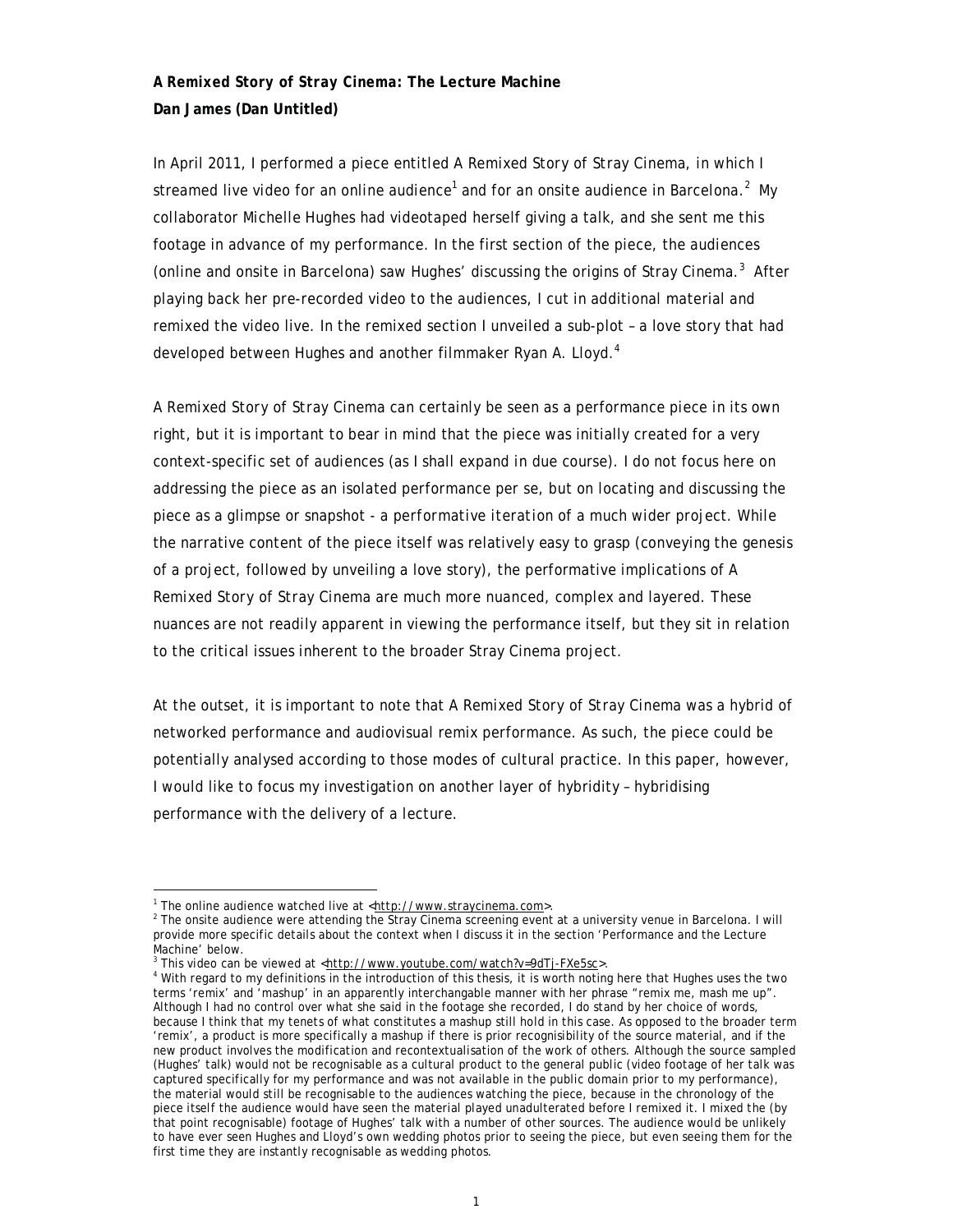Like all performance, *A Remixed Story of Stray Cinema* was a highly context-specific piece. In order to provide any depth to this discussion, I need to offer some contextual information from a number of different angles. Since Stray Cinema is a pioneering project in the open source film movement, the project itself needs to be located within that broader sphere of creative practice. I will overview and discuss this field in the section entitled 'Open Source Film'. Since this paper discusses a hybridisation of performance and lecture, I need to provide additional context for my own other work that hybridises lecturing with performance. I will discuss this in the section entitled 'Lecture as Performance'. Finally, I need to locate the broader contexts that this particular performance/lecture traverses. I do not solely represent myself here, I collaborate with others in my work on this project. The piece itself was simultaneously offered for our online community and also for an onsite audience in Barcelona. The onsite audience encountered the piece as part of a public programme through a university in Barcelona. There are a lot of different contexts and subject positions traversed, and I will discuss these issues in the section entitled 'Performance as Lecture Machine'.

During the first two sections I will predominantly provide context from creative practice. In the third section, I will provide additional practical context, but I will also explore how a performative iteration such as *A Remixed Story of Stray Cinema* might expand the performance paradigms of Jon McKenzie. The term 'performance' can mean different (but overlapping) things when it is applied to cultural outcomes, to organisations, or to technology. McKenzie analyses these divergent meanings of the term in his research. In *Perform or Else*, McKenzie posits the notion of the 'lecture machine' to describe hybridised iterations where cultural, organisational and technological performance are all at play at the same time. Since *A Remixed Story of Stray Cinema* is such a hybridised iteration, McKenzie's framework will form the basis of my discussion that closes this paper, analysing the imperatives faced by such hybridised performances, and the key critical issues that arise.

## **Open Source Film**

1

Written in 1999, Eric Raymond's essay/book *The Cathedral and the Bazaar<sup>5</sup>* is commonly cited as a manifesto for the open source movement. The text primarily addresses software engineering methods (based on the development processes of the Linux kernel), but Raymond's writing seminally positions open source as more than simply a file sharing methodology. First and foremost, open source is described as a philosophy - it starts with individual vision, but then this vision is amplified through the effective construction of

<sup>&</sup>lt;sup>5</sup> The full title of the text is *The Cathedral and the Bazaar: Musings on Linux and Open Source by an Accidental Revolutionary.* The title of the text is commonly abbreviated to *CatB*. This material was first presented at the *Linux Kongress* in 1997, and it was published in written form in 1999. Raymond's text itself is updated on an ongoing basis through the website <http://www.catb.org>, and is currently at version 3.0 at the time of writing.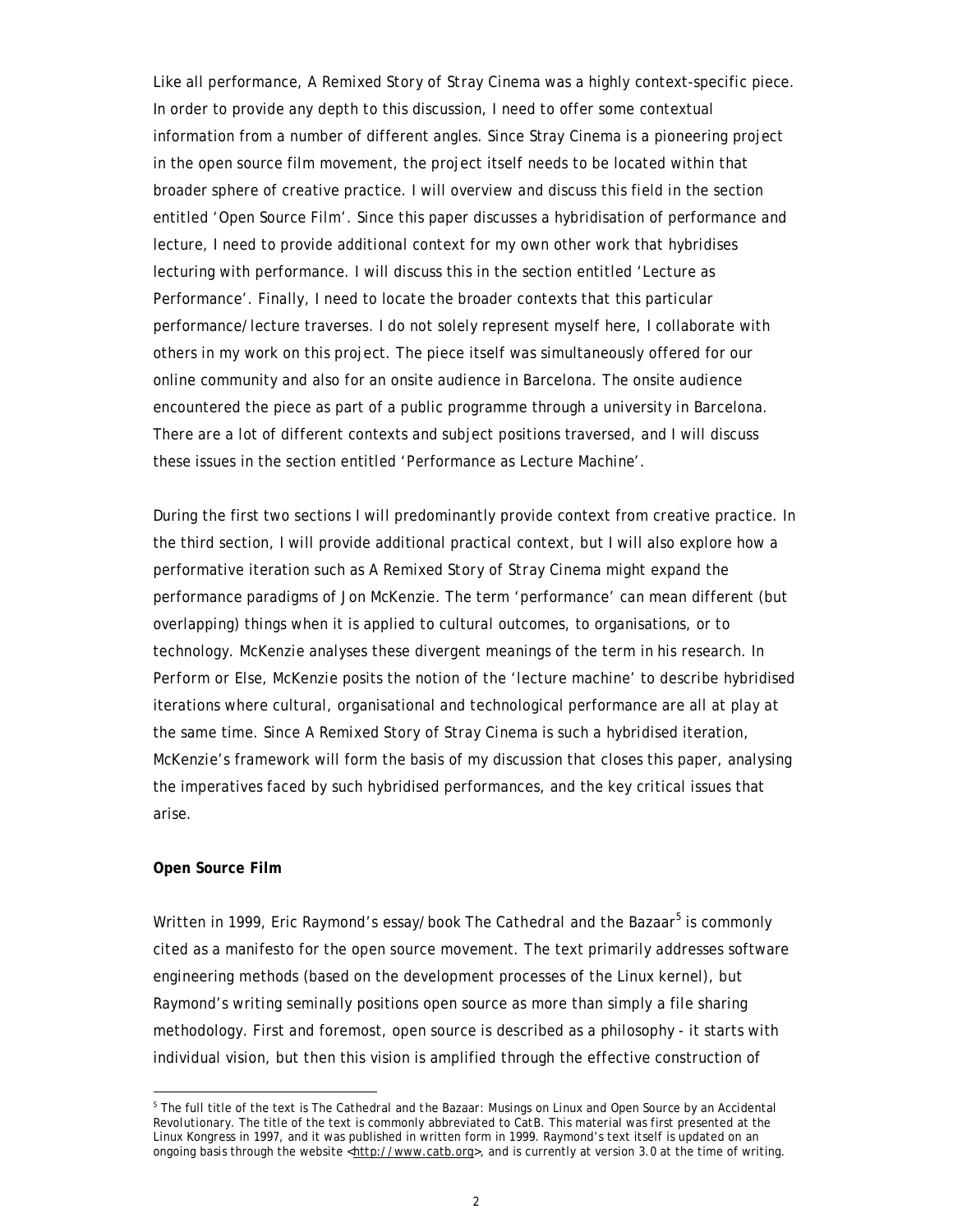voluntary communities of interest. Open source is a movement that is increasingly applied to other disciplines - the philosophy does not only apply to software developers. The essential underlying principle (in any context) is that if source material is shared freely, then others can develop and build upon the products that were initially created, making derivative products, variant versions and so forth. It is well outside the scope of this research to discuss the broader impact and critical issues surrounding the open source movement as a whole, but to date the term has been applied in fields ranging from biotechnology<sup>6</sup> to religion.<sup>7</sup> While there are numerous interesting examples in other creative disciplines such as music,<sup>8</sup> I will focus here on open source film projects.

The genesis of the open source movement in film was a documentary project released in 2002 called *Dancing to Architecture*. 9 The project centred on the *This Is Not Art*   $(T.I.N.A.)$ <sup>10</sup> festivals which are held annually in Newcastle, Australia. The raw material for *Dancing to Architecture* documents "over 140 hours of interviews, presentations and workshops, events, exhibitions, performances and time-lapse recordings."<sup>11</sup> This raw material was uploaded to the project website, where it remains available for anyone to download and use.<sup>12</sup> The project team created their own 25 minute edit of the footage - a piece which offers a chaotic and anarchic audiovisual impression of the festivals, narrated by a text-to-speech voice. $^{13}$ 

In 2004, the road trip movie *Route 66*, was launched by the German netlabel V.E.B. Film Leipzig. As with *Dancing to Architecture*, *Route 66* and all source footage were made available for free download on the netlabel's website.<sup>14</sup> In 2006, more open source films were launched: the animated short film *Elephant's Dream* and the feature-length comedy Boy Who Never Slept.<sup>15</sup> The film and all source files were also released for free download for both *Elephant's Dream*16 and *Boy Who Never Slept*. <sup>17</sup> *Elephant's Dream* is open source

<u>.</u>

<sup>&</sup>lt;sup>6</sup> See, for example, Jefferson, R. (Fall 2006). "Science as Social Enterprise: The CAMBIA BiOS Initiative". *Innovations 1* (4): 13–44. doi:10.1162/itgg.2006.1.4.13 7

<sup>&</sup>lt;sup>7</sup> See, for example <http://www.opensourcereligion.net/>

<sup>&</sup>lt;sup>8</sup> One key local example of the open source methodology/philosophy applied in music is the Wellington electro musician/producer Module's album *Pattern.Dot.Life* (2008). There are three stages to this project. With Version 1.0, Module released a live album (with remix kits available for people to freely download, enabling them to create their own remixes of his music). For Version 2.0, Module will release an album featuring studio versions of his compositions, along with ten selected remixes uploaded to the project website during 2011 by participants. The third (upcoming) stage of this release is set to be another live album and DVD release at some point in the future, but this is currently on hold due to the artist's other commitments (in personal communication: email correspondence with the artist). The project's official website is  $(\text{http://www.patterndotfile.co.nz}).$ <sup>9</sup> The full title of the project is *Dancing to Architecture - A Motion Picture about T.I.N.A.* The official project

website is <http://www.minskimedia.com/projects/dta.html>.<br><sup>10</sup> The official website for the T.I.N.A. festivals is <http://thisisnotart.org/>.<br><sup>11</sup> <http://www.minskimedia.com/projects/dta.html>. The downloads are licenced attribution licence.<br><sup>12</sup> The source files are available at <http://www.minskimedi<u>a.com/projects/dta-archive.html</u>>.

<sup>&</sup>lt;sup>13</sup> <http://www.minskimedia.com/projects/dta.html>.<br><sup>14</sup> <http://webfilm.net/free/>. The source files are licenced<br><sup>15</sup> The film itself can be accessed by members to the site here: http://moviepals.org/boywhoneverslept Th footage can be downloaded from http://moviepals.org/solomons-corner/boywhoneverslept/watch-and-download-<br>free-movie-bwns

 $^{\circ}$  The movie and source files are available at <http://www.elephantsdream.org/download>.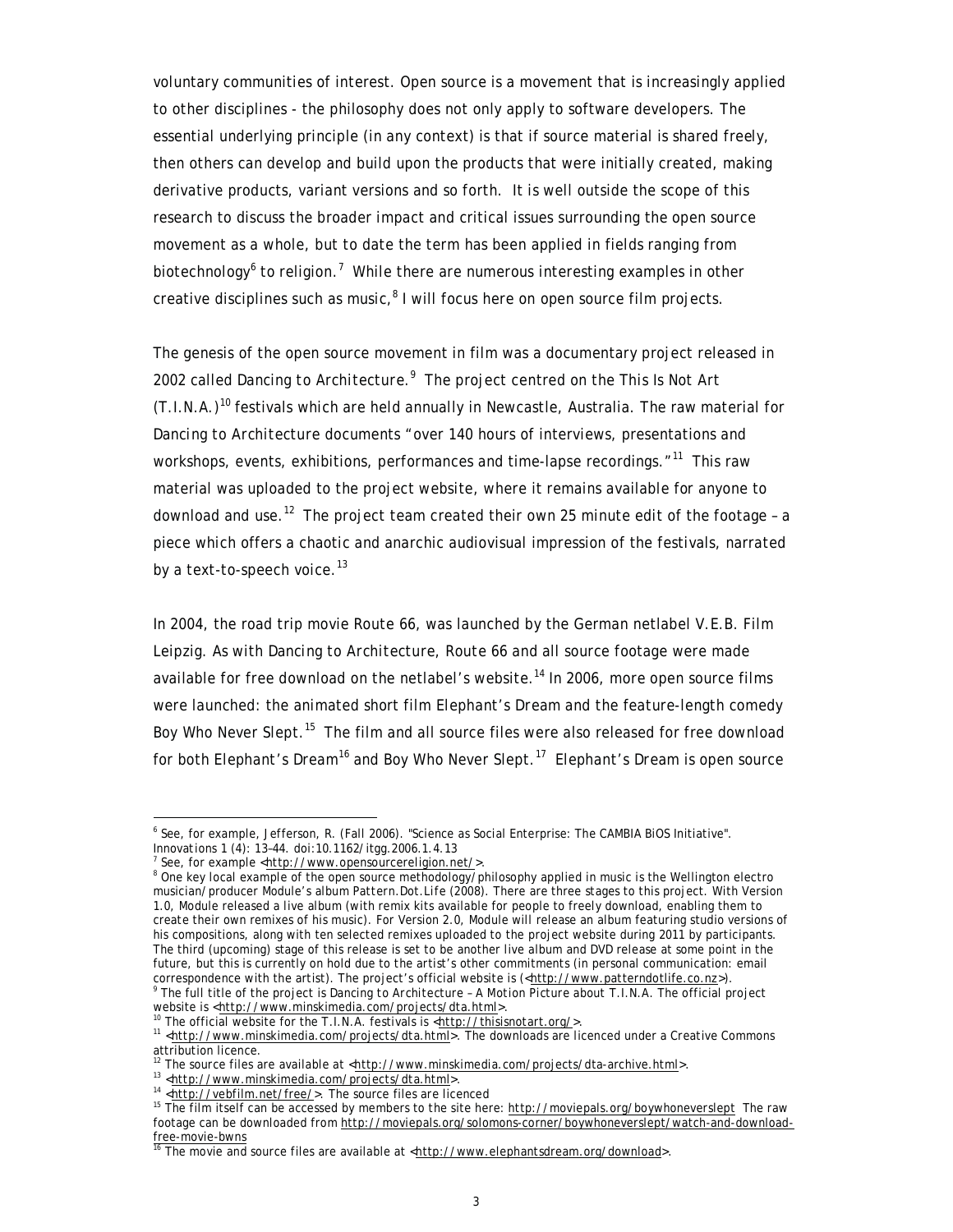in an additional sense from the other films – in this case they entirely used open source graphics software in the film's production.<sup>18</sup>

While all of these films were open in the sense that the source files were made available alongside the completed films, none of these projects allowed for the open and participatory processes to play out *before* the production team had completed their own version of the film. One ambitious project founded in 2006, however, aimed to enlist participatory processes at all levels of the production, starting at the funding for the project itself. *A Swarm of Angels* (fig. 7) aimed to enlist 50000 members ('angels') who each contributed £25, generating a budget of over £1000000 for the film's creation. These members were then allowed to collaborate in key creative processes such as scriptwriting, music composition, modelling, and the film crew itself was also to be recruited as much as



possible from the membership base.<sup>19</sup> While the project had contributors and advisors who already had high profiles as public figures,<sup>20</sup> it generated substantial media attention and it won awards in the first two years after its launch, <sup>21</sup> A *Swarm of Angels* has not recruited more than 1000 members to date, so no film has yet come into fruition from the concept.

Fig. 7: *A Swarm of Angels*, concept/preproduction image, 2006.

 $\overline{a}$ 

<sup>&</sup>lt;sup>17</sup> The movie and source files are available at < $http://moviepals.org/boywhoneverslept>$  for logged in members of Movie Pals.

<sup>&</sup>lt;sup>18</sup> The film was predominantly created using the 3D software suite Blender, and a number of additional free and open source platforms. Some audio was processed using Reaktor, and the final copy was rendered on a cluster running Mac OSX (both of which are proprietary), but the entire graphics production was done using Blender. 19 http://www.zdnet.com/blog/social/a-swarm-of-angels-crowdsourcing-film-production/118

<sup>20</sup> *A Swarm of Angels* was founded by Matt Hanson, who also founded the widely successful Onedotzero film festivals (<http://www.onedotzero.com>). Amongst the advisors were the blogger, journalist and science fiction novelist Cory Doctorow, the graphic novelist Warren Ellis, and the musical mashup producer/performer Eric Kleptone (of The Kleptones).

<sup>21</sup> *A Swarm of Angels* won the R&D/Innovation category of Britain's *Digital Elite* awards in October 2007, and won 2006's *Next Big Web Thing* award.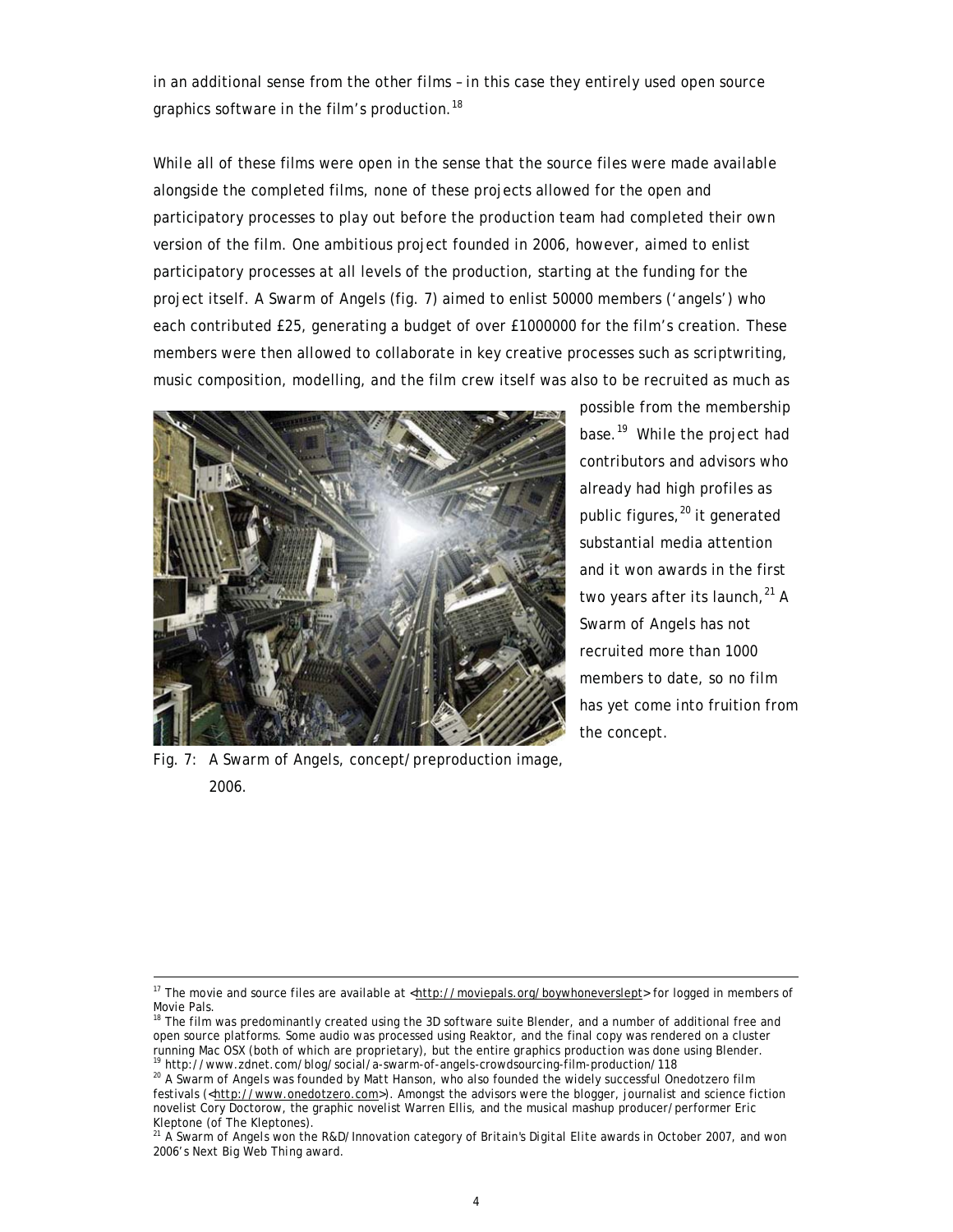

Fig 1: Video still from Stray Cinema raw footage filmed in London in 2005.

As Hughes notes in her talk, the first round of raw footage for Stray Cinema (fig. 2) was filmed in 2005 and released online in 2006. This places Stray Cinema amongst the world's first open source film projects. Like *A Swarm of Angels*, Stray Cinema engages with participatory processes from the outset, releasing the raw footage into the public domain before the directors of the footage have created their own cut of the film. The unique facet that distinguishes Stray Cinema from any of the aforementioned early open source films is the fact that we hold events to culminate each round - navigating the project out of the online world into our real-world screening events. At these screening events, the top community-created submissions (as voted by our online community) are screened alongside the director's own cut. The first Stray Cinema screening event was held in London in  $2007<sub>,22</sub>$  and there has been one more completed round of Stray Cinema since the London round. Raw footage was filmed in Barcelona in 2009 by Raúl Broceño and Roger Caubet, and that round closed with the screening event in Barcelona (28 April 2011, see below for some additional contextual information). The latest round of footage was announced at our Barcelona screening event during my performance *A Remixed Story of Stray Cinema*, and

<sup>1</sup>  $22$  The event was held at Ditch Bar in Shoreditch. At the screening event, the top five films were screened alongside Hughes' director's cut, and there were also performances by bands (including a networked performance by my audiovisual band Anaesthesia Associates: my collaborator Paul Bradley performed online, and I performed onsite in London).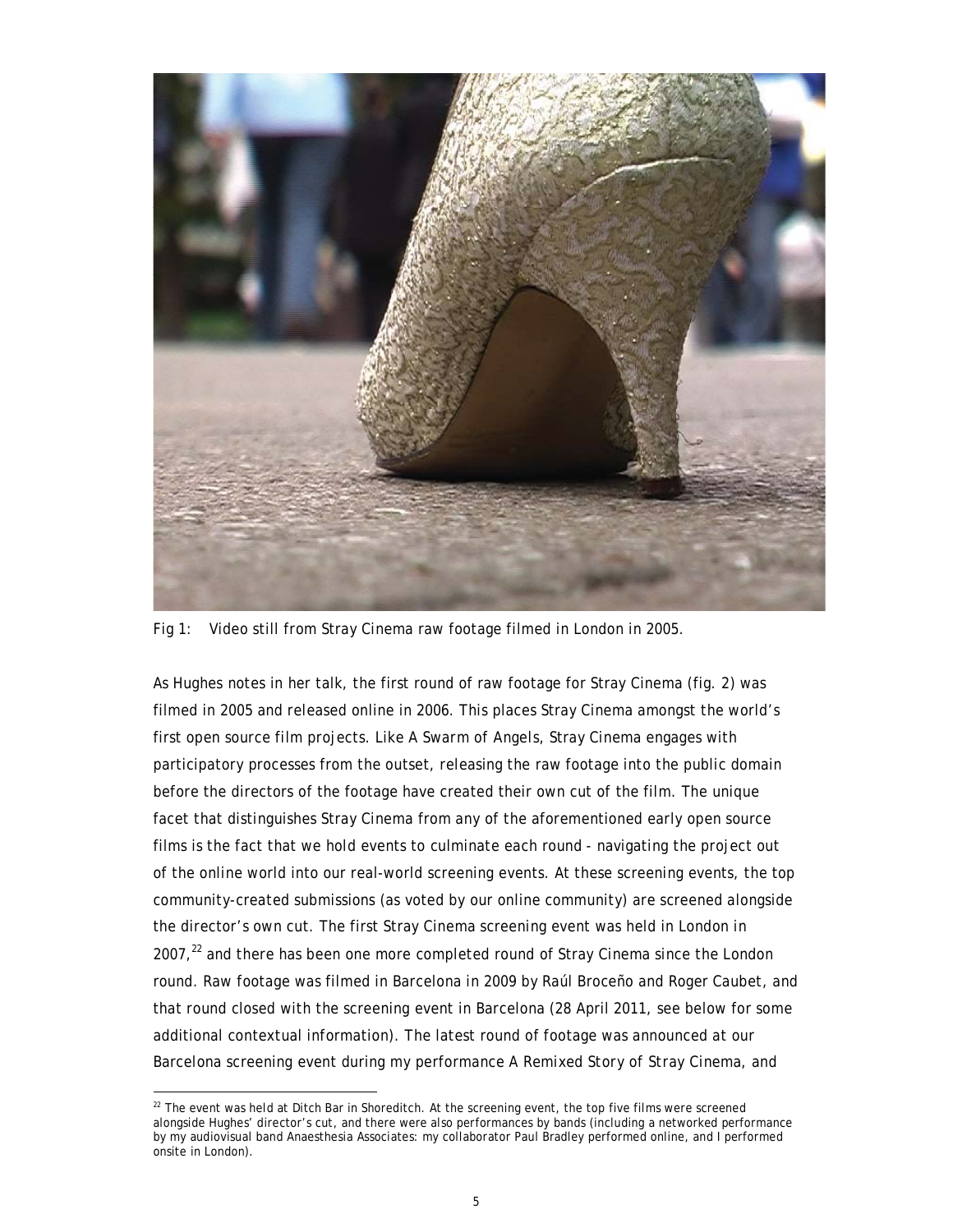this raw footage is scheduled for public release in September 2011. While the other two rounds offered raw material towards short films (that were yet to be completed in each case), in this new round the footage comes from a feature-length film that has been completed but not yet publicly screened.<sup>23</sup>

Over the years, Stray Cinema has built up an online community of participants from more than 25 different countries. The project was not founded as an educational resource *per se*, but at various points it has also been variously integrated as a major component of the curriculum for tertiary level courses at universities in Barcelona,<sup>24</sup> New Zealand,<sup>25</sup> and Iowa.26 Our online community ranges from people having a go for the first time, to film students, to industry professionals. The underlying principle of the project is that anyone can have a go and participate.

Numerous other open source film projects have come into fruition since the movement began in the early 2000s (and the list keeps growing – the movement is gaining momentum). It is beyond the scope of this research to attempt to survey each and every one of the open source films that I am aware of since Stray Cinema launched. I would, however, like to close this section of the discussion by briefly highlighting one project in particular, since it addresses remix in both creative process and in subject matter. The Canadian documentary filmmaker and new media director Brett Gaylor is the founder of the video remix community *Open Source Cinema*. 27 Built on this remix community, Gaylor began filming and inviting remixed contributions towards his documentary film *R.I.P.: A Remix Manifesto*  $(2008).^{28}$  Gaylor structures this documentary with a recurring case study of the renowned musical mashup artist Girl Talk, $^{29}$  but he also interviews luminaries in the field such as the lawyer and Creative Commons founder Lawrence Lessig, the musician and Brazil's former Minister of Cultural Affairs Gilberto Gil, the blogger, journalist and science fiction novelist Cory Doctorow and others. The focus of this documentary is to raise the scope of the issues surrounding remix as a cultural form, and as the title suggests, to offer a manifesto about the cultural right to remix. The film is notable because it addresses remix as subject (it is highly informative and thorough in its discussion of the key issues), but also because it engages with remix and open source processes for its own creation. In order to create *R.I.P.: A Remix Manifesto*, source footage was uploaded to the *Open Source Cinema* website, and participants were encouraged to create their own edits of this material. Excerpts of the edits uploaded by contributors were then re-integrated back into the final edit of the film. All of the source material remains available for ongoing remix. As such,

<u>.</u>

<sup>&</sup>lt;sup>23</sup> Ryan A. Lloyd's feature *Beginning, Middle and End* was completed in 2010.<br><sup>24</sup> The Open University of Catalonia.

<sup>&</sup>lt;sup>25</sup> Victoria University College of Design.

<sup>&</sup>lt;sup>26</sup> Iowa State University College of Design.<br><sup>27</sup> The website for this online community is < $\frac{http://www.opensourcecinema.org>}{http://www.opensourcecinema.org>}.$ 

<sup>&</sup>lt;sup>28</sup> This film can be viewed and/or downloaded free (or 'name your price') at the project website

<sup>&</sup>lt;http://www.ripremix.com>.<br><sup>29</sup> Girl Talk is the performance name for Greg Gillis.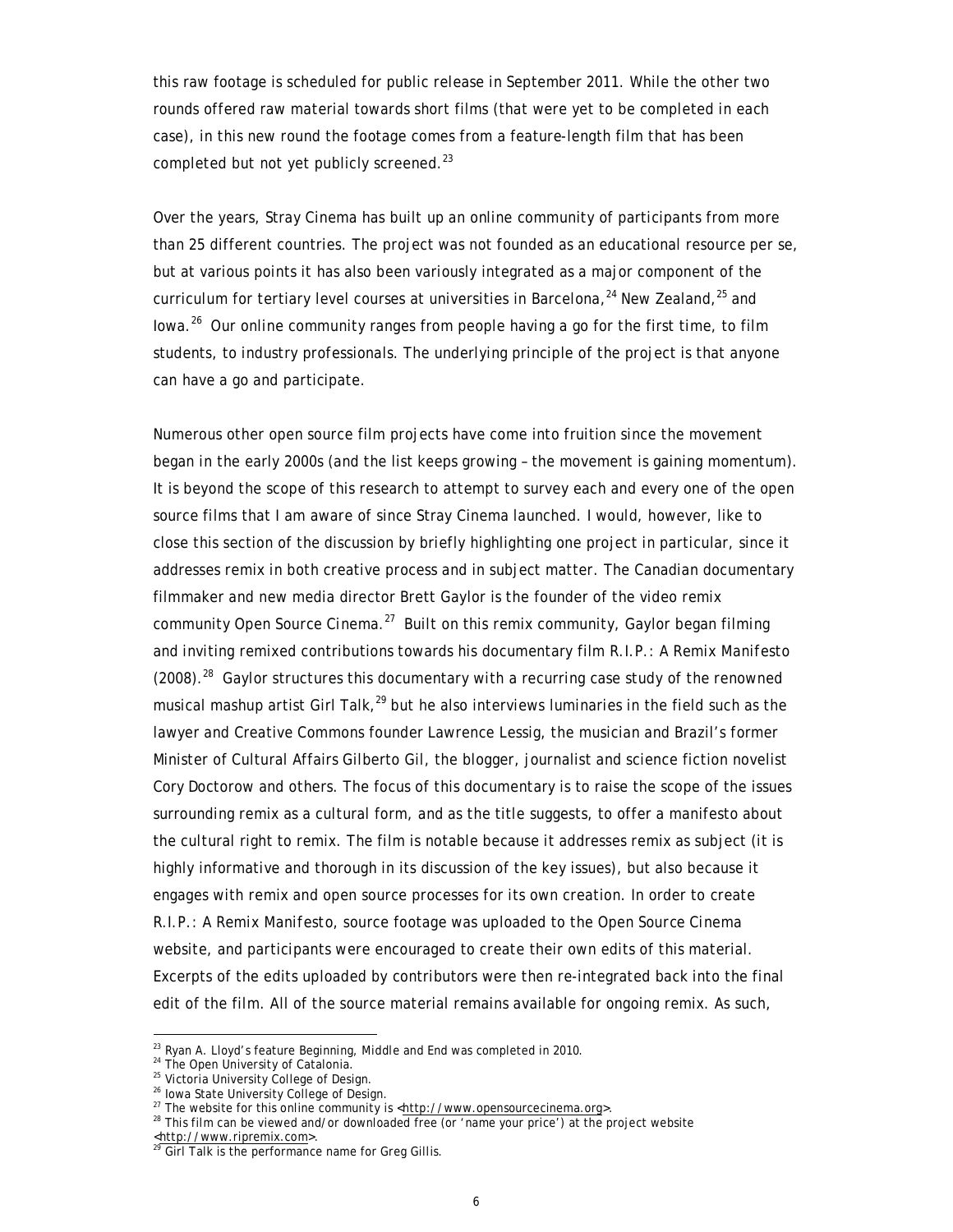*R.I.P.: A Remix Manifesto* gives an informative lecture on the subject at hand (remix), but it also puts the creative processes in action.

# **Lecture as Performance**

1

I think it is safe to say that I have never attended a lecture where the speaker used the same tone of voice that they would normally use in a face-to-face discussion - giving a lecture is an inherently performative exercise. Further, if someone is invited to give a public talk, then it is a fair assumption that they have some level of experience and expertise in the subject they will discuss. When Hughes gives a talk about the story of Stray Cinema, for example, she occupies a position of authority on the subject - she is the project co-founder and co-producer. Because the speaker assumes a position of authority, there is an inherent power dynamic at play in any public talk. As such, a lecture is a performance. The speaker plays a role, and they address their audience in a manner that is (hopefully) suitable to the situation at hand. The speaker also performs an iteration of power and/or knowledge on a given subject.

The examples I am about to offer are located as hybrid performance/lectures. In making this distinction, I do not mean to imply that normal lectures are not performative (I have just identified that this is not the case). Rather, I make the distinction because this performativity is *implicit* with normal lectures, whereas with the pieces outlined below, this performativity is rendered *explicit*. In these pieces, the lecture, as a mode, becomes a cultural iteration of performance.

During 2008, I was invited to join a panel discussion called *Shareware: The Online Subject*, in which there were four onsite speakers (myself included).<sup>30</sup> In response to the invitation (and the subject matter), I suggested that I should bring along some additional online presences for the occasion. I arranged to have a video projection in which different characters appeared behind me (and the other panelists) as avatars in the UpStage platform.31 The online participants were Jamieson and Smith (my collaborators for the UpStage festivals, from Brisbane and Harihari, where they were respectively based at that point) and also another UpStage regular, Tara Rebele (contributing from Georgia, U.S.A.). These online contributors were akin to the misbehaving students one might find at the back of a classroom – the artists kept piping up and playfully challenged and undermined whatever I said. I had disabled the UpStage sound for this presentation, but their comments appeared in text form as speech bubbles.

<sup>&</sup>lt;sup>30</sup> The panel was chaired by Dr. Geoff Stahl, and the other onsite panelists were Anita Brady and Lalita Rajasingham.

<sup>31</sup> *Shareware: The Online Subject* took place at the Adam Art Gallery in Wellington (16 August 2008). The panel discussion was presented in conjunction with the exhibition *The Subject Now* (26 July – 5 October, 2008).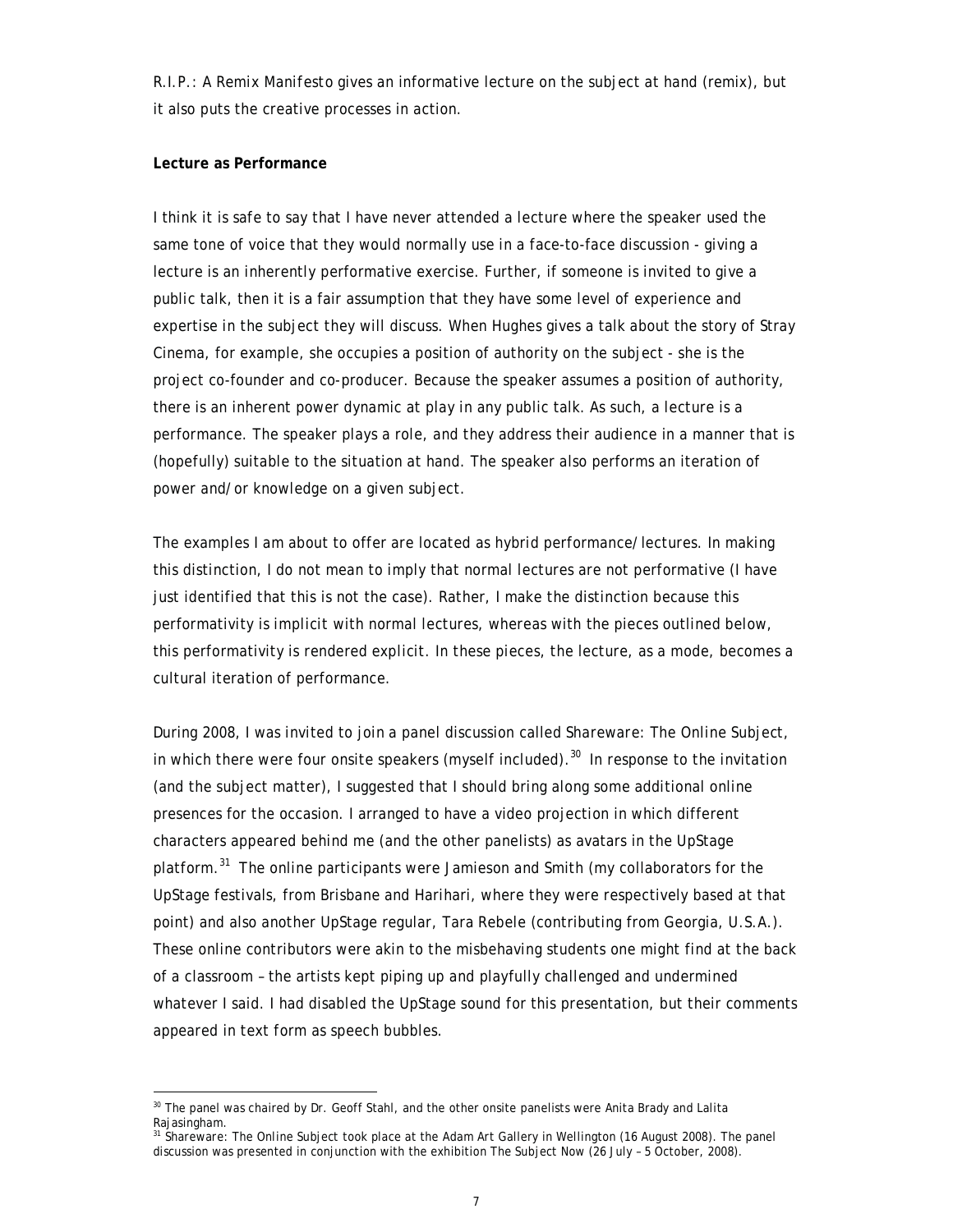In a more recent piece, working together with a group of collaborators based respectively in Harihari, Brisbane, Georgia and Mexico City, I was an online performer for the hybrid performance/lecture *Enacting Collective Intelligence: A Hybrid Mashup of Theatre and Theory* (2009, fig. 2).<sup>32</sup> In this Dada-esque parody of academia, a number of people gave simultaneous lectures about different subjects - all at the same time. Each of the

performers typed in their text comments online, and this text was spoken aloud onsite by their projected avatar (using text-to-speech). An onsite performer (Jamieson) attempted to channel the content that was being delivered – she spoke with the tone and demeanour of a normal lecturer, attempting to make sense out of content

that became increasingly fragmented and nonsensical.

Fig. 2: Helen Varley Jamieson, Vicki Smith, Dan Untitled, Tara Rebele and Miljana Peric, *Enacting Collective Intelligence: A Hybrid Mashup of Theatre and Theory*, 2009 (performance still of Jamieson onsite in New Plymouth).

1

The tone was markedly different for each of these two performance/lectures. As part of the panel discussion *Shareware: The Online Subject*, I spoke with the normal tone that one would expect of a guest speaker at a public discussion forum – I contributed to the discussion wherever and however I saw fit, and I responded to any questions asked. Jamieson and Smith, however, tried to complicate, problematise and subvert my discussion however they saw fit. I could see their commentary on-screen in front of me too, but because I was focused on talking with and listening to the other panelists, I could not pay close attention to what they were saying. I simply gave my perspective on the issue at hand, but I could see the audience laughing while I said things that were not all that funny. The contributions of the online participants was not solely subversive – their presence actually served to reinforce my discussion about the nuances of online subjectivity. They

<sup>32</sup> *Enacting Collective Intelligence…* was presented to an onsite audience at the Govett Brewster gallery in New Plymouth, 8 February 2009.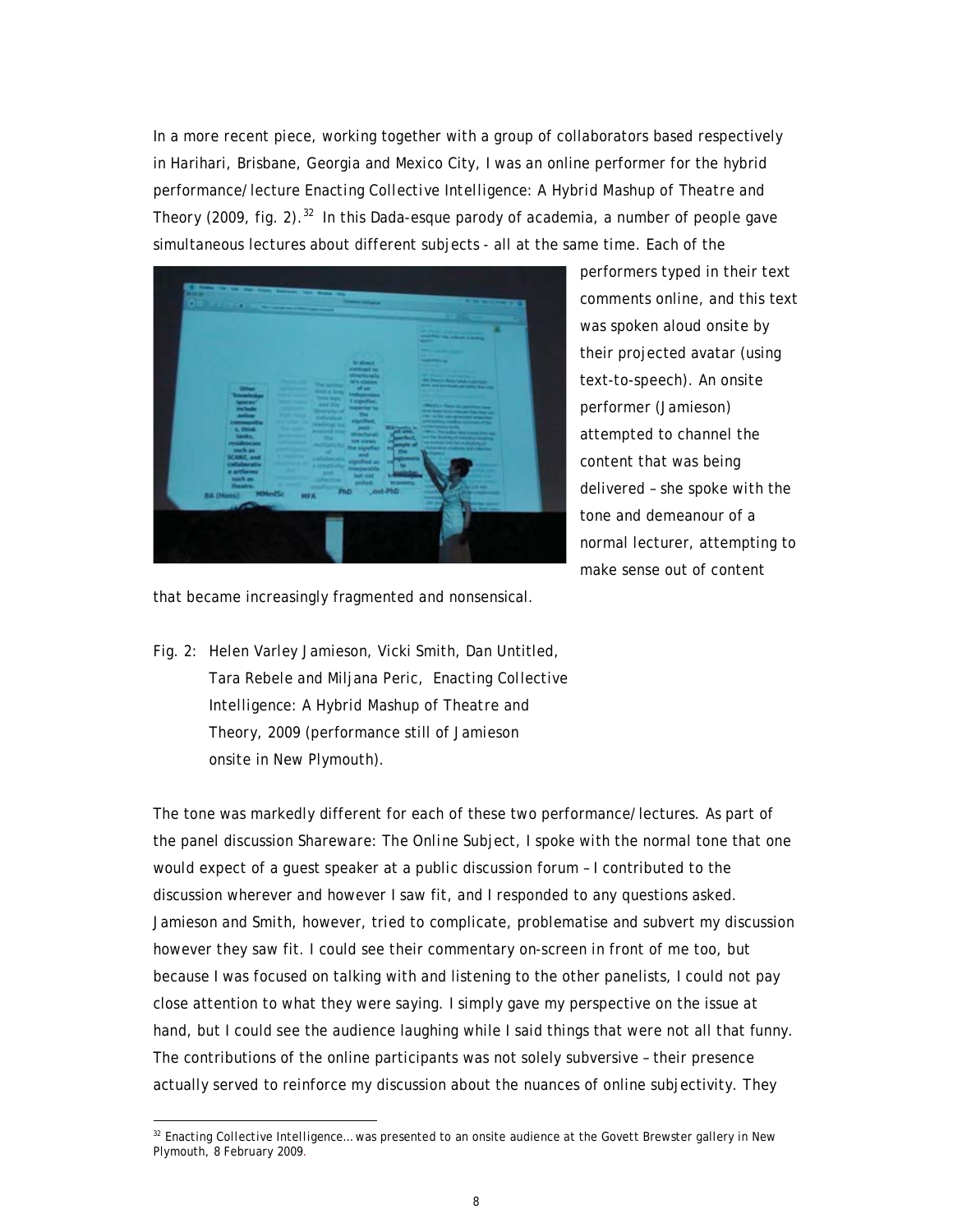playfully undermined whatever I said, but in doing so, they educated the audience about what online performance is like, and thus reinforced my subject matter. I was discussing the fluidity and multiplicity of roles in online performance, and that is precisely what these online contributors enacted.

While *Shareware: The Online Subject* was framed as a public discussion, the piece *Enacting Collective Intelligence…* was directly framed as performance (in a cultural sense), but this performance enacted the mode of delivering a lecture. We scripted the first part of the piece so that Jamieson (onsite at the venue, reading out our textual prompts) made sense, and gave a coherent introduction to the 'talk'. This semblance of order soon dissolved into anarchic chaos, with numerous voices all speaking at once in a cacophony, followed by an animated image of an aneurysm. After this cacophony, there was a period of stillness (with relatively little textual input), followed by a coherent conclusion. In the first presentation, I was performing the *role* of public speaker (and others subverted/reinforced what I said), in the latter piece, we all collaborated to perform in the *mode* of a lecture.

To further complicate the issues at play, for each of the pieces I have described (and in a few other performance/lectures not detailed here), it is interesting to note that in each case it has been a collaborative effort. As such, I do not solely speak/perform from my own subject position, I enact and represent numerous people, who occupy numerous different subject positions.

## **Performance as Lecture Machine**

1

According to Gilles Deleuze and Felix Guattari, humans are considered to be processual machines, forming assemblages and relations with other machines, and evolving to create new forms. These formations that occur strongly influenced the hactivist and performance scholar Jon McKenzie's conception of a 'lecture machine', a term he uses to refer to "any system that processes discourses and practices, any assemblage that binds together their words and acts, or, alternatively, that works to disintegrate their bonds and erode their forms and functions".33 Lecture machines provide integrated iterations of power and knowledge that traverse and hybridise cultural, organisational and technological performance. The Internet as a whole is a good example of a lecture machine; it is an incredibly complex citational network of discourses and practices, conflicting but yet coexisting paradigms of knowledge.

In this section I will discuss how complex the hybridity can be in a lecture machine cultural, organisational and technological performance each have their own cluster of imperatives at play, and in some instances these imperatives can be at odds with one

<sup>33</sup> McKenzie, J. *Perform Or Else: From Discipline to Performance*. London, Routledge, 2001, p. 21.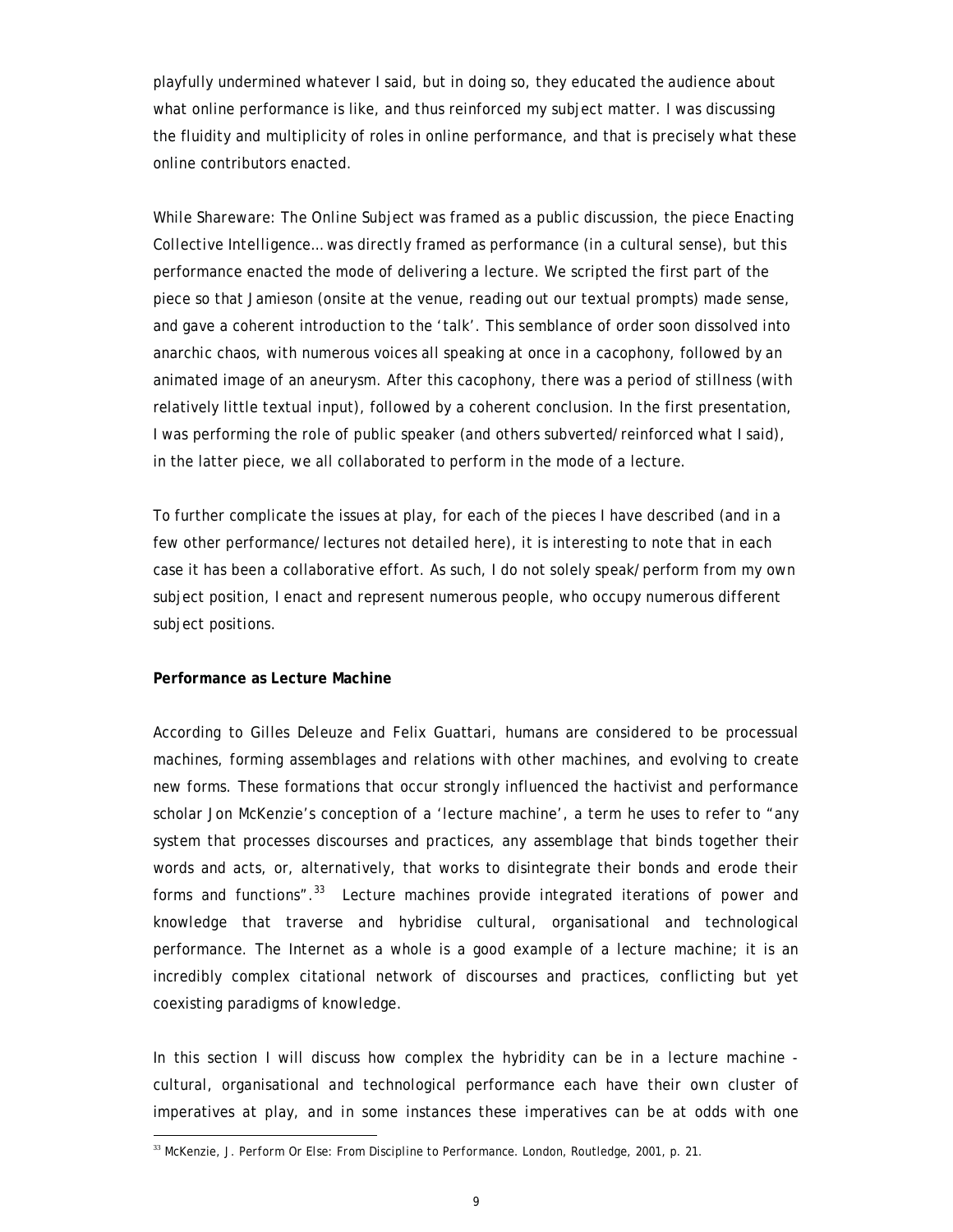another. In McKenzie's own text, the key example he analyses is the 1988 launch (and subsequent tragic explosion) of the Space Shuttle Challenger. In that instance the cultural, organisational and technological imperatives at play were at odds with one another. Different parties focused on their own area of expertise, but since the underlying imperatives of these specialist groups were in conflict, important factors were overlooked (leading to the disastrous outcome). In investigating the performance imperatives at play in my own work, I will start with a seemingly simple notion, where one party collaborates with another to produce a cultural outcome.

As with the performance/lectures outlined above, Stray Cinema is a collaborative - project right to the core. I have collaborated with Hughes for a number of years (since I joined the project team in 2007 $^{34}$ ), working on the project through a number of twists and turns since. We now identify ourselves as co-producers of the project. While Hughes directed the video footage for the 2006-2007 round (in the film industry sense of the term 'director'), we do not direct the aesthetic content of the films in our current roles. Beyond basic guidelines for submissions, we do not place limits on what is uploaded to the project website. Nor do we decide what is screened at the screening event (our community decides by voting). In our roles as co-producers, then we acts as facilitators for the project as a whole. As such, we are responsible for Stray Cinema's cultural performance, in that we frame the concept and public presence of the project as a whole. While we do make aesthetic decisions about what each new round of raw footage will be,  $35$  we do not dictate the aesthetics of each of the individual videos submitted.<sup>36</sup> The performance of Stray Cinema in a cultural sense is deeply interrelated with the project's organisational and technological performance (with issues such as the upkeep of the website, and the complex technical facets of the screening events). As such, Stray Cinema is a lecture machine, facilitating new formations of subjectivity to come into being at every twist and turn.

At each step along the way, the fundamental challenge that Hughes and I keep returning to is the question of how to retain accessibility for our audience. If we want our audiences to participate, they need to be able to access and understand the material at hand. We need to keep our public profile (the text on our website, press releases, and so forth) simple and easy to understand, even though the underlying issues at play are actually rather complex. Stray Cinema pivots on the fact that people from all walks of life are accessing the material and participating. The project is thus underpinned by the imperative that these people all

<u>.</u>

<sup>&</sup>lt;sup>34</sup> In the early days. Hughes invited me to a role as technical logistics manager for the London screening event in 2007, and she had the hybrid role of director (of the first footage) and producer (of the project as a whole). <sup>35</sup> After Hughes' own initial round of footage in London, the Barcelona footage was decided upon by proposal. Lloyd's new Melbourne footage took the phrase 'by proposal' to whole new levels.

 $36$  The project is geared to appeal to established filmmakers, film students, and any other people who want to have a go and make a cut. As such, the aesthetics (and the technical calibre) of the different films uploaded by participants varies significantly.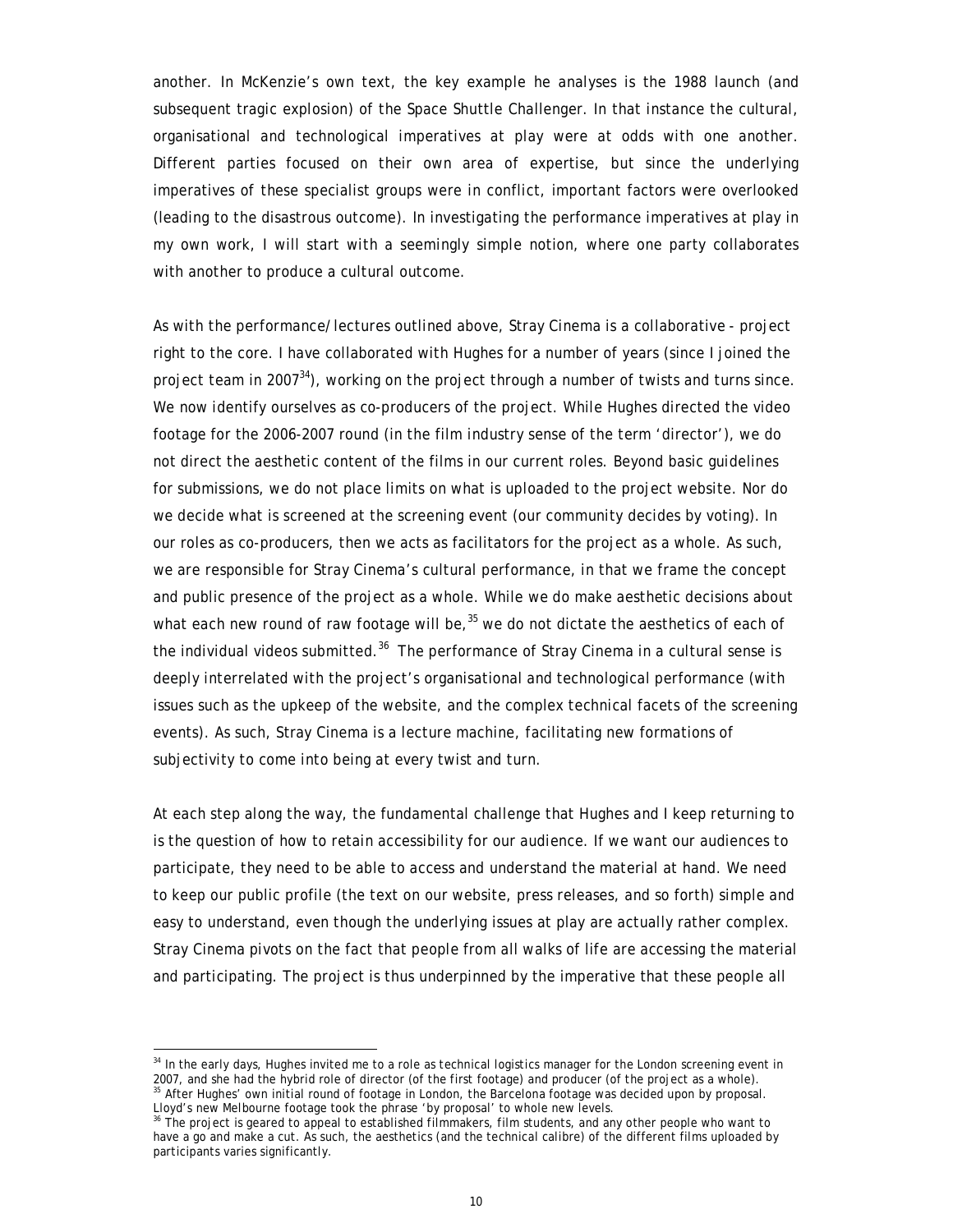need to be able to get their heads around the project (no matter what their background or level of expertise), in order that they might continue wanting to participate.

The 2011 Stray Cinema screening event was part of a public programme called *Open Cinema Week*, which was held at the Open University of Catalonia in Barcelona (hereafter U.O.C. $37$ ). As such, there was another layer of collaboration at play beyond my coproduction collaboration with Hughes. Dr. Antoni Roig<sup>38</sup> invited me to work with him to organise *Open Cinema Week*, and we each developed different facets of the public programme. There was a day in the programme dedicated to the Stray Cinema screening event, but the *Open Cinema Week* also included screenings of student work and talks by Antoni Roig and Joan Carlos Martorell.<sup>39</sup> In an organisational capacity, Roig made the arrangements on the Barcelona end, and I prepared whatever I could contribute from New Zealand.

My role in preparing the public programme focused on formulating what would happen for the Stray Cinema day itself, but I prepared three different contributions to the proceedings overall, each delivered live-to-web from New Zealand. On the evening of 27 April,<sup>40</sup> I gave a more general lecture about audiovisual remix performance practices in New Zealand. For the screening event itself on 28 April,<sup>41</sup> I screened Hughes' *Story of Stray Cinema* in its entirety and then remixed it live. I also played a mashup D.J. set as an afterparty to the screening event.<sup>42</sup>

It should be readily apparent that there are numerous performance issues derived from McKenzie's framework that apply to *Open Cinema Week*. A thorough discussion of *Open Cinema Week* in terms of all of the different performance imperatives at play, or even a more focused discussion solely about the imperatives underpinning the Stray Cinema screening event itself, would be far too nuanced an endeavour to attempt here. I would, however, like to make a few key points.

*Open Cinema Week* existed, first and foremost, in order to celebrate and promote dialogue about the open source film movement. As such, the project as a whole was a lecture machine, producing a formation of knowledge about open film. The project was presented for two key contexts: the university audience in Barcelona, and parts of it for the Stray Cinema online community. Both parties were already, to a degree, familiar with the idea of

1

 $37$  U.O.C. is the Spanish abbreviation of the university's name.

<sup>&</sup>lt;sup>38</sup> Dr. Roig is director of the undergraduate programme in Audiovisual Communication and director of the postgraduate programme in Audiovisual Media Innovation UOC-Digitalent at U.O.C. Roig was another of the invited<br>guests at the Remix Cinema workshop at Oxford (where I performed Breakfast Party at my Studio).

<sup>&</sup>lt;sup>39</sup> Martorell is a new media entrepeneur from Barcelona reknowned for his short films and web projects. Like Roig,<br>Martorell also spoke at the *Remix Cinema* workshop.

<sup>&</sup>lt;sup>40</sup> Barcelona time, which was 5 A.M. the following day Wellington time.

<sup>&</sup>lt;sup>41</sup> As above, this was 5 A.M. the following day for me.

<sup>&</sup>lt;sup>42</sup> Hughes' original talk (without the remixed section) and an excerpt of my D.J. set have been embedded onto our site here: <http://www.straycinema.com/screening>.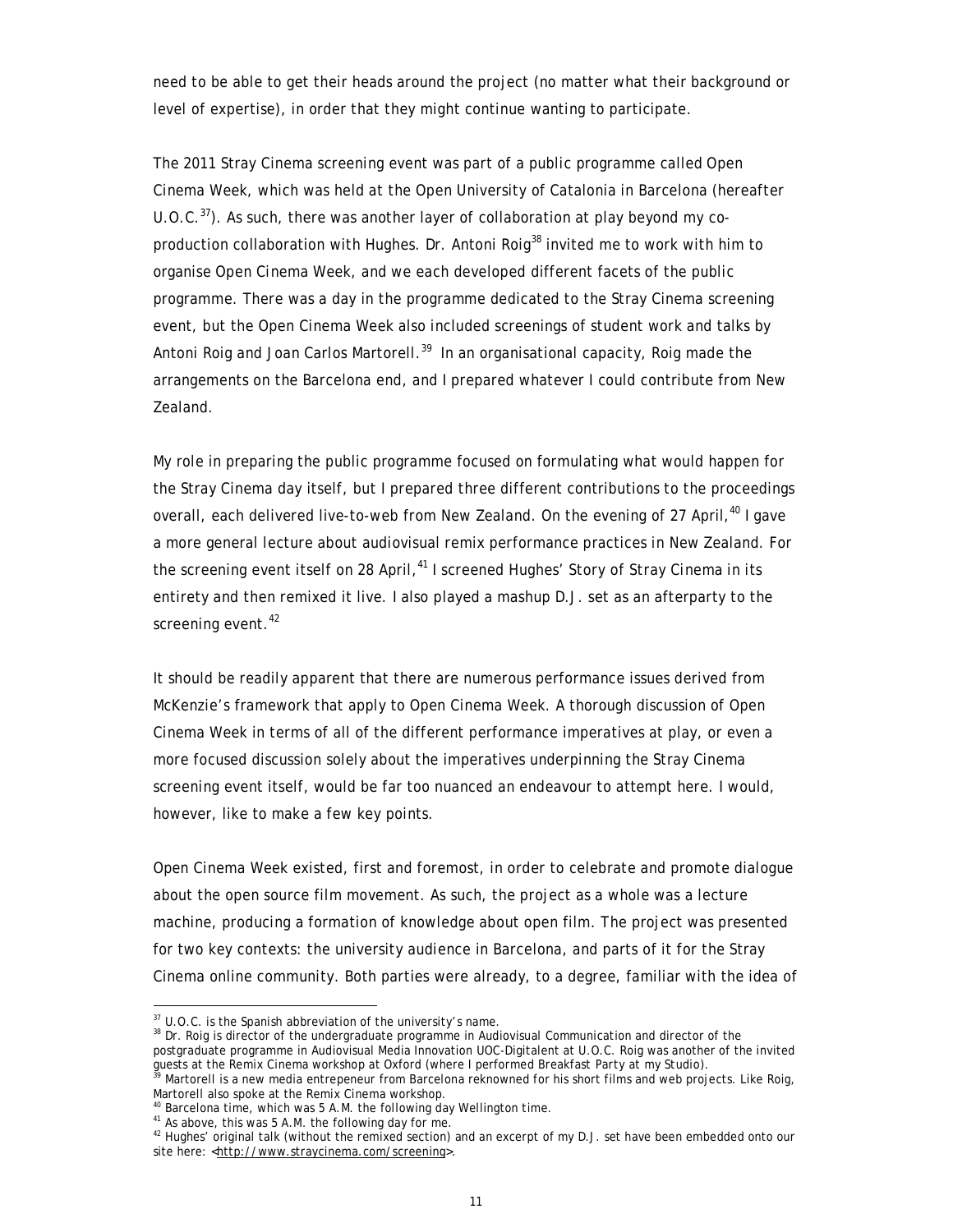opening up film content for participation, and with the more general methodologies of remix. The project, as a whole, was geared towards people who were already interested in the field/subject. They were attending because they wanted more.

Both *Open Cinema Week* and Stray Cinema facilitate cross-cultural engagement. Providing free and open access to information is a core part of the underpinning philosophy, so making the information retrievable cross-culturally was a necessary part of the process. Roig is fluent in English, but I can barely speak a word of Spanish, so all of our internal communication took place in English. In order to properly engage our audience, however, all public communication needed to be bi-lingual. $43$  When I gave my lecture on 27 April, Roig translated for me onsite in Barcelona. Because of the time delays that are inherent to a webcast video signal (it usually takes about 30 seconds from broadcast to reception), it was not feasible to use a real-time audio feed back from Barcelona, so I had to guess at how long to pause for the translation of each phrase. I was speaking coherently in English, Roig was speaking coherently in Spanish, but sometimes my pauses were too short and information was missed – the audience in Barcelona could only get an approximation of my lecture. We did the best we could, but even at the best of times, lectures will always lose something in translation into another language.

#### *A Remixed Story of Stray Cinema*

<u>.</u>

With *A Remixed Story of Stray Cinema*, the translation could not take place in real-time. I prepared and added subtitles in advance (translated by a friend in Wellington, and proofread by Roig).44 Because of my aesthetic tendency towards quick jump-cuts when remixing, I needed to keep it simple and heavily script the flow of information so that the narrative would remain coherent once translated. In that regard, a remix that focuses on narrative continuity and clarity (in this case remixing the story of Stray Cinema in order to convey a love story) is quite a different piece from a remix that focuses on musical flows and/or flows of juxtaposed images that may intentionally conflict with one another. In the case of this piece, the parameters were very tight and I needed to strictly adhere to a chosen structure in order to retain coherence for a cross-cultural audience. Conversely, in the case of my D.J. set (the afterparty), the flows were musical, and I did not need to be so prescribed in my approach.<sup>45</sup>

<sup>&</sup>lt;sup>43</sup> The online community for Stray Cinema comes from about 25 different countries, but since the project is sustained with a website in English, it is fair to assume that most of our participants (the online audience) can be addressed in that language.

<sup>&</sup>lt;sup>44</sup> The cross-cultural issues get even more complex here. My friend who translated is Argentinan. She is fluent in Spanish, but the Spanish spoken in South America is slightly different from that spoken in Spain itself, so Roig had to make a number of corrections to her translation.

<sup>&</sup>lt;sup>45</sup> I sometimes (not always) take lyrical content into account in my mixing too (if performing for an Englishspeaking audience these juxtapositions can be engaging), but this is by no means always the case. Sometimes my musical juxtapositions are deliberately and decidedly absurd.